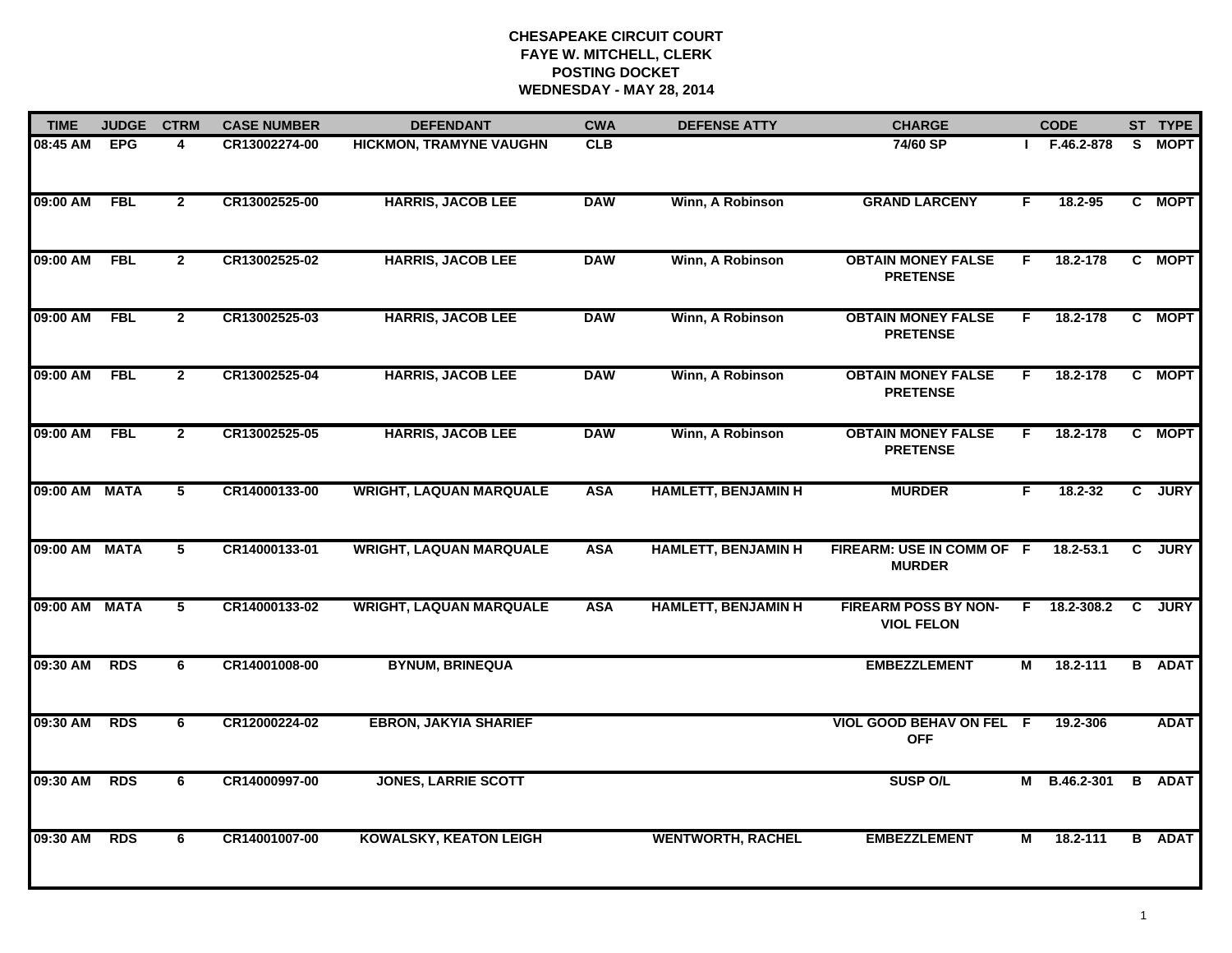# **CHESAPEAKE CIRCUIT COURT FAYE W. MITCHELL, CLERK POSTING DOCKET WEDNESDAY - MAY 28, 2014**

| <b>TIME</b> | <b>JUDGE</b> | <b>CTRM</b> | <b>CASE NUMBER</b> | <b>DEFENDANT</b>                    | <b>CWA</b> | <b>DEFENSE ATTY</b>   | <b>CHARGE</b>                                     |    | <b>CODE</b>  |   | ST TYPE       |
|-------------|--------------|-------------|--------------------|-------------------------------------|------------|-----------------------|---------------------------------------------------|----|--------------|---|---------------|
| 09:30 AM    | <b>RDS</b>   | 6.          | CR14000978-00      | <b>LEE, DAVID EDWARD</b>            |            |                       | <b>RECKLESS SPEEDING</b>                          |    | M A.46.2-861 | B | <b>ADAT</b>   |
| 09:30 AM    | <b>RDS</b>   | 6           | CR12002728-01      | <b>MADNICK, MICHAEL JAMES</b>       |            |                       | <b>FTC - FIRST OFFENDER</b>                       | М  | 18.2-456     |   | C ADAT        |
| 09:30 AM    | <b>RDS</b>   | 6           | CR14001052-00      | <b>MCDUFFIE, KIMBERLY MICHELLE</b>  |            | <b>MORRIS, DIALLO</b> | <b>OBTAIN MONEY BY FALSE M</b><br><b>PRETENSE</b> |    | 18.2-178     |   | <b>B</b> ADAT |
| 09:30 AM    | <b>RDS</b>   | 6           | CR14001052-01      | <b>MCDUFFIE, KIMBERLY MICHELLE</b>  |            | <b>MORRIS, DIALLO</b> | <b>OBTAIN MONEY BY FALSE M</b><br><b>PRETENSE</b> |    | 18.2-178     |   | <b>B</b> ADAT |
| 09:30 AM    | <b>RDS</b>   | 6           | CR14001052-02      | <b>MCDUFFIE, KIMBERLY MICHELLE</b>  |            | <b>MORRIS, DIALLO</b> | <b>FTA WARRANT</b>                                | М  | 19.2-128     |   | <b>B</b> ADAT |
| 09:30 AM    | <b>RDS</b>   | 6           | CR14000980-00      | <b>MCKINNEY, DARIAN MICHAEL</b>     | <b>AJS</b> | <b>COOPER, WANDA</b>  | <b>DUI 2ND</b>                                    |    | M B.18.2-266 |   | <b>B</b> ADAT |
| 09:30 AM    | <b>RDS</b>   | 6           | CR14000906-00      | <b>MOTES, DAVID AARON</b>           |            |                       | <b>POSSESS MARIJUANA</b>                          | М  | 18.2-250.1   |   | S ADAT        |
| 09:30 AM    | <b>RDS</b>   | 6           | CR14000906-01      | <b>MOTES, DAVID AARON</b>           |            |                       | <b>FAIL TO OBEY HIGHWAY</b><br><b>SIGN</b>        |    | 46.2-830     |   | S ADAT        |
| 09:30 AM    | <b>RDS</b>   | 6           | CR14001009-00      | <b>PARKER, DOMINIQUE T</b>          |            |                       | <b>CONCEALED WEAPON</b>                           | М  | 18.2-308     |   | S ADAT        |
| 09:30 AM    | <b>RDS</b>   | 6           | CR14000979-00      | <b>RIVERS, DEBRA CLEO</b>           |            | <b>COOPER, WANDA</b>  | SUSPD O/L 4TH                                     | М  | B.46.2-301   |   | S ADAT        |
| 09:30 AM    | <b>RDS</b>   | 6           | CR10000073-01      | <b>SMITH, DONTE LAMONT</b>          |            |                       | <b>VIOL PROBATION ON FEL</b><br><b>OFF</b>        | -F | 19.2-306     |   | C ADAT        |
| 09:30 AM    | <b>RDS</b>   | 6           | CR13002624-01      | <b>STORM, CONNER STEPHEN JAMES</b>  |            |                       | VIOL GOOD BEHAV ON MISD M<br><b>OFF</b>           |    | 19.2-306     |   | <b>ADAT</b>   |
| 09:30 AM    | <b>RDS</b>   | 6           | CR14001000-00      | <b>WATFORD, HILBERT CHRISTOPHER</b> |            | <b>QUICK, TIMOTHY</b> | <b>NO VALID O/L</b>                               | м  | 46.2-300     |   | S ADAT        |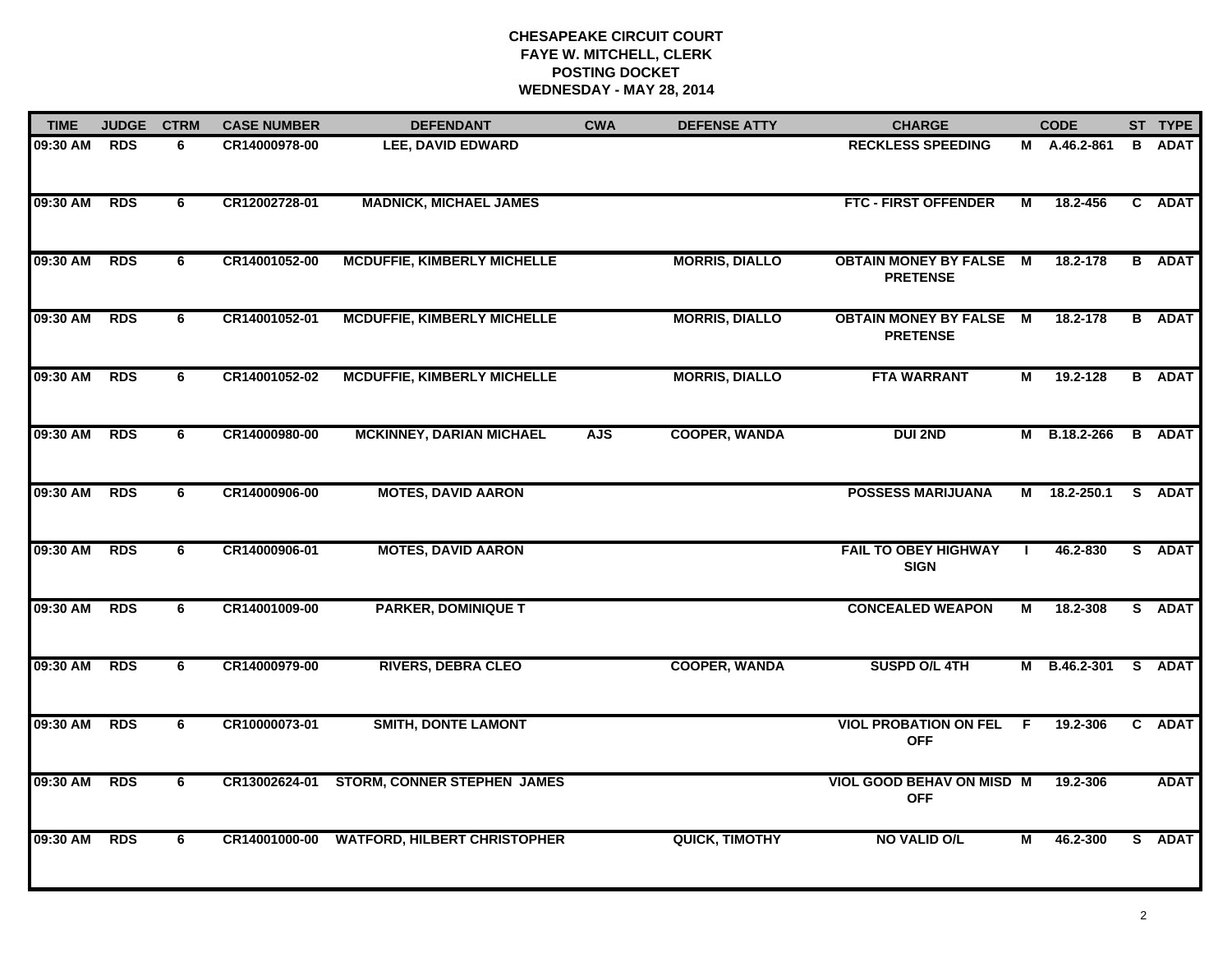# **CHESAPEAKE CIRCUIT COURT FAYE W. MITCHELL, CLERK POSTING DOCKET WEDNESDAY - MAY 28, 2014**

| <b>TIME</b> | <b>JUDGE</b> | <b>CTRM</b> | <b>CASE NUMBER</b> | <b>DEFENDANT</b>                    | <b>CWA</b>  | <b>DEFENSE ATTY</b>      | <b>CHARGE</b>                                     |                | <b>CODE</b> |    | ST TYPE         |
|-------------|--------------|-------------|--------------------|-------------------------------------|-------------|--------------------------|---------------------------------------------------|----------------|-------------|----|-----------------|
| 09:30 AM    | <b>RDS</b>   | 6           | CR14001000-01      | <b>WATFORD, HILBERT CHRISTOPHER</b> |             |                          | <b>COUNTERFIET INSPECTION M</b><br><b>STICKER</b> |                | 46.2-1173   | S. | <b>ADAT</b>     |
| 09:30 AM    | <b>RDS</b>   | 6           | CR14000981-00      | <b>WHITE, KINGSON TION</b>          | <b>BKF</b>  | <b>JONES, M COLSTON</b>  | <b>SUSP O/L</b>                                   | $\overline{M}$ | B.46.2-301  | B  | <b>TBS</b>      |
| 09:30 AM    | <b>RDS</b>   | 6           | CR14000981-01      | <b>WHITE, KINGSON TION</b>          | <b>BKF</b>  | <b>JONES, M COLSTON</b>  | <b>CAPIAS: FTA 9/5/13</b>                         | M              | 18.2-456    | в  | <b>TBS</b>      |
| 09:30 AM    | <b>RDS</b>   | 6.          | CR14000981-02      | <b>WHITE, KINGSON TION</b>          | <b>BKF</b>  | <b>JONES, M COLSTON</b>  | <b>CAPIAS: FTA 2/19/14</b>                        | M              | 18.2-456    | C  | <b>TBS</b>      |
| 09:30 AM    | <b>RDS</b>   | 6.          | CR14000950-00      | <b>WHITE, RANDY TRAVIS</b>          |             |                          | VIOL GOOD BEHAV ON MISD M<br><b>OFF</b>           |                | 19.2-306    |    | <b>ADAT</b>     |
| 11:00 AM    | <b>RDS</b>   | 6           | CR12002771-00      | <b>LAMB, DEONTE A</b>               | <b>NONE</b> | <b>MOYER, DAVID H</b>    | POSSESS MARIJUANA, 1ST M<br><b>OFF</b>            |                | 18.2-250.1  | S. | cc              |
| 11:00 AM    | <b>RDS</b>   | 6           | CR13001768-00      | <b>LOCUS, SHIRRELL VENISE</b>       | <b>WHC</b>  | <b>HOLDER, WM JOSHUA</b> | <b>COMPUTER FRAUD</b>                             | F.             | 18.2-152.3  | B  | RE              |
| 11:00 AM    | <b>RDS</b>   | 6.          | CR12002935-00      | <b>SMITH, CHERYL C</b>              | <b>NONE</b> | <b>MASON, G JEFFREY</b>  | <b>GRAND LARCENY</b>                              | F              | 18.2-95     | в  | $\overline{cc}$ |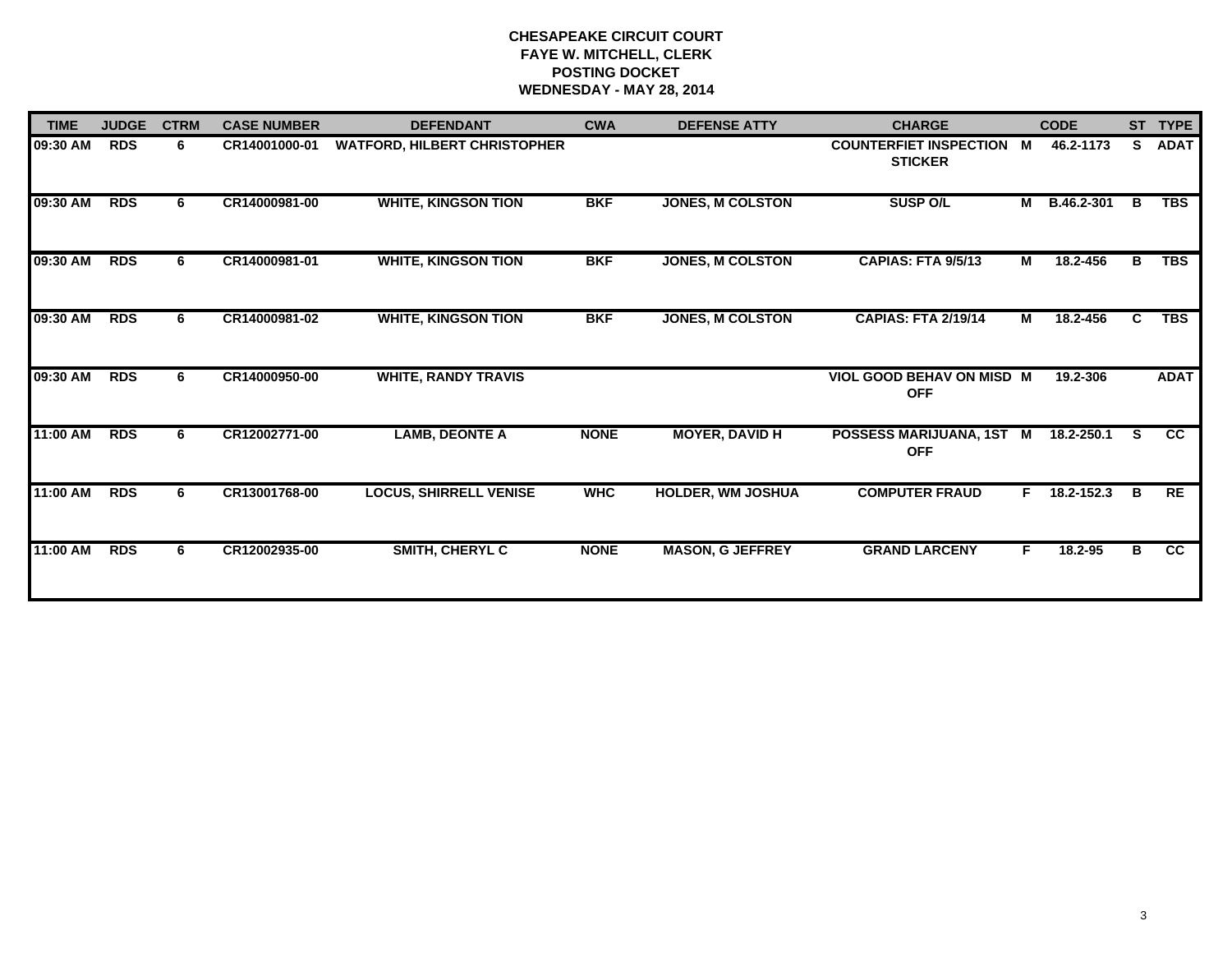| Hearing<br><b>Time</b> | Judge      | Court<br>Room           | Case #        | <b>Plaintiff</b>                           | <b>Defendant</b>            | <b>Plaintiff Attorney</b> | <b>Defendant Attorney</b> | <b>Motion</b>                   | <b>Duration</b> |
|------------------------|------------|-------------------------|---------------|--------------------------------------------|-----------------------------|---------------------------|---------------------------|---------------------------------|-----------------|
| 09:00 AM               | JJ         | - 1                     |               | CL10001479-00   PARKER-PEER, SHANNON MARIE | PEER, JOEY HOLLIS           | WOOTEN, KRISTI            |                           | Motion (Other)                  | 30 Min.         |
| 09:00 AM               | JJ         | -1                      | CL13000579-00 | RAMSEY, SONDRA R                           | RAMSEY, ROLAND N            | SIMPSON, CHAD L           | SLAVEN, RONALD            | <b>Withdraw Counsel</b>         | 15 Min.         |
| 09:00 AM               | JJ         | $\overline{\mathbf{1}}$ | CL13001753-00 | COUNCIL, SHARON B                          | COUNCIL, DARREN F           | LEMM, SHANNON D           | DAVIS, BOBBY W            | <b>Withdraw Counsel</b>         | 15 Min.         |
| 09:00 AM               | JJ         | $\overline{\mathbf{1}}$ | CL13002077-00 | BROWN-BOLEAN, DONNA M                      | BOLEAN, WILLIAM M           | EVANS-BEDOIS, ERIN        | SCHWAN, HENRY M           | Pendente Lite                   | 1 Hour          |
| 09:00 AM               | JJ         | $\overline{\mathbf{1}}$ | CL13002160-00 | ROBERTS, SHANNON                           | ROBERTS, BENJAMIN           | ZEIGLER, BRANDON H        |                           | Show Cause                      | 1 Hour          |
| 09:00 AM               | JJ         | - 1                     | CL13002642-00 | <b>TOWNE BANK</b>                          | *CHURCHWELL, TIMOTHY        | MEENAN, STEPHEN R         |                           | Default Judgment                | 15 Min.         |
| 09:00 AM               | FBL        | 2                       | CL12000499-00 | GAYLORD, TIMOTHY DARYL                     | GAYLORD, TRACY MICHELLE     | LAINE, HERBERT W          | ERNEST, ANNA              | Motion to Dismiss               | 45 Min.         |
| 09:00 AM               | FBL        | 2                       | CL12000499-00 | GAYLORD, TIMOTHY DARYL                     | GAYLORD, TRACY MICHELLE     | LAINE, HERBERT W          | ERNEST, ANNA              | Motion (Other)                  | N/A             |
| 09:00 AM               | <b>FBL</b> | 2                       | CL13001151-01 | DAVIS, PAUL RUSTEM                         | CHRISTIAN-DAVIS, ROBIN LYNN |                           | ROOF, TIMOTHY WADE        | <b>Show Cause</b>               | 1 Hour          |
| 09:00 AM               | <b>FBL</b> | $\overline{2}$          | CL13002554-00 | *LEE, ELBERT                               | <b>BAKER, SHAUN</b>         | GOODOVE, MICHAEL L        | FITZGERALD LANE, WILLIAMS | Court Approval of<br>Settlement | 15 Min.         |
| 09:00 AM FBL           |            | 2                       | CL14000264-00 | NEUENS, KENNETH                            | *FELDHAUS, GALE A           |                           |                           | Motion to Quash                 | 15 Min.         |
| 09:00 AM FBL           |            | $\overline{2}$          | CL14000517-00 | CHESAPEAKE DEPT OF HUMAN<br><b>SERVI</b>   | BROWN, GEORGE               | BROWN, LEONARD L; JR      |                           | Appt. Guardian &<br>Conservator | 45 Min.         |
| 09:00 AM               | <b>FBL</b> | $\overline{2}$          | CL14000895-00 | LANGLEY, KIMBERLY A                        | LANGLEY, DOUGLAS COLE       | MULFORD, ANTHONY S        | LAINE, HERBERT W          | Pendente Lite                   | 30 Min.         |
| 09:00 AM FBL           |            | $\overline{c}$          | CL14000964-00 | SCOTT, JULIA ANN                           | SCOTT, FRANCIS ARTHUR       | CHRISTIAN, BRIAN C        |                           | Motion (Other)                  | 15 Min.         |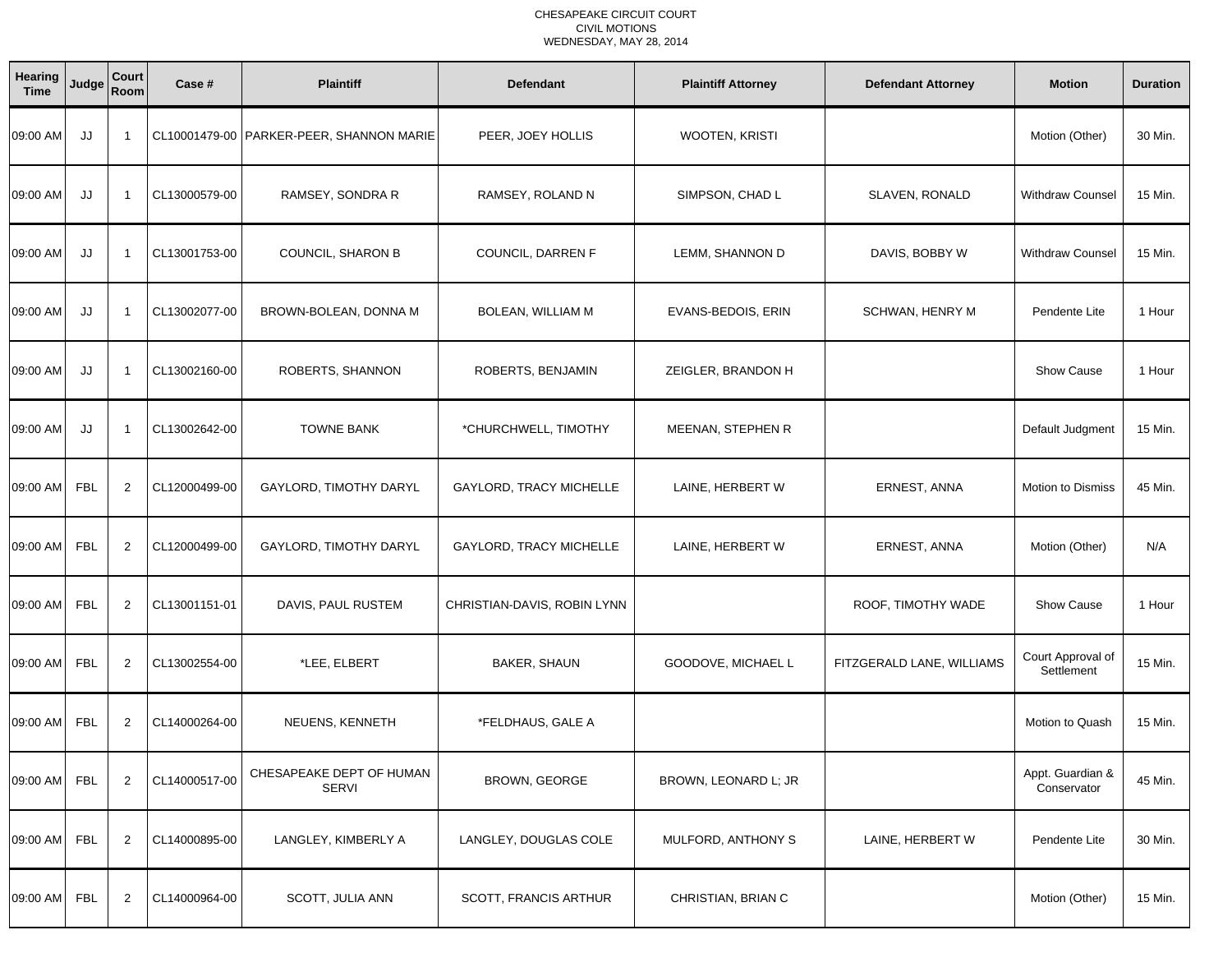| Hearing<br><b>Time</b> | Judge      | Court<br>Room  | Case #        | <b>Plaintiff</b>           | <b>Defendant</b>        | <b>Plaintiff Attorney</b> | <b>Defendant Attorney</b>   | <b>Motion</b>        | <b>Duration</b> |
|------------------------|------------|----------------|---------------|----------------------------|-------------------------|---------------------------|-----------------------------|----------------------|-----------------|
| 09:00 AM               | FBL        | 2              | CL14001041-00 | TAYLOR, DAVID PERNELL; JR  | TAYLOR, ALINA SAUNDERS  | RENNINGER, NICHOLAS D     |                             | Pendente Lite        | N/A             |
| 09:00 AM               | <b>JWB</b> | 3              | CL10002836-01 | GARDNER, ANDREA DEANNE     | GARDNER, JEFFREY VICTOR |                           | SAGEDY, DEBRAH C            | <b>Show Cause</b>    | N/A             |
| 09:00 AM JWB           |            | 3              | CL12001979-00 | HARVIN, KATHRYNN CHRISTIAN | HARVIN, ANDREW STEPHEN  | PLUMLEE, C ERIC           | THUM, RYAN                  | Motion (Other)       | 1 Hour          |
| 09:00 AM JWB           |            | 3              | CL13000520-00 | NIXON, KERRY L             | *DR VINOD AGARWAL       | PRO SE                    | KING, RAY W                 | Demurrer             | 30 Min.         |
| 09:00 AM JWB           |            | 3              | CL13000520-00 | NIXON, KERRY L             | *DR VINOD AGARWAL       | PRO SE                    | KING, RAY W                 | Motion (Other)       | N/A             |
| 09:00 AM               | <b>JWB</b> | 3              | CL13000520-00 | NIXON, KERRY L             | *DR VINOD AGARWAL       | PRO SE                    | KING, RAY W                 | Motion (Other)       | N/A             |
| 09:00 AM JWB           |            | 3              | CL14000133-00 | JOHNSTON, SUSAN            | JOHNSTON, FRANK A       | RENNINGER, NICHOLAS D     |                             | Entry of QDRO        | 15 Min.         |
| 09:00 AM JWB           |            | 3              | CL14000133-00 | JOHNSTON, SUSAN            | JOHNSTON, FRANK A       | RENNINGER, NICHOLAS D     |                             | <b>Show Cause</b>    | 15 Min.         |
| 09:00 AM               | <b>JWB</b> | 3              | CL14000811-00 | YONKA, MATTHEW M           | YONKA, SAMANTHA G       | PETERSON, JENNIFER E      | EVANS-BEDOIS, ERIN          | Pendente Lite        | 30 Min.         |
| 09:00 AM JWB           |            | 3              | CL14000966-00 | *REESE, ERIKA M            | PRIORITY AUTO GROUP INC | SCRIVEN, WAYNE MARCUS     | <b>BURKE, BRITTANY W</b>    | Plea in Bar          | 1 Hour          |
| 09:00 AM JWB           |            | 3              | CL14000966-00 | *REESE, ERIKA M            | PRIORITY AUTO GROUP INC | SCRIVEN, WAYNE MARCUS     | <b>BURKE, BRITTANY W</b>    | Motion (Other)       | N/A             |
| 10:00 AM JWB           |            | 3              | CL14000234-00 | TEAL, EARLSTON VENDELL     | COMMONWEALTH            |                           | CAMPBELL, WILLIAM H         | <b>Present Order</b> | N/A             |
| 09:00 AM EPG           |            | $\overline{4}$ | CJ14000032-00 | IN RE: JUVENILE APPEAL     | IN RE: JUVENILE APPEAL  | EWING, CYNTHIA            |                             | Motion to Compel     | 30 Min.         |
| 09:00 AM EPG           |            | 4              | CL12002370-01 | YOKLEY, NICOLE SEBASTIAN   | YOKLEY, DANIEL G        | <b>GRIFFIN, J ROGER</b>   | <b>GRIFFIN, J ROGER; JR</b> | Show Cause           | 30 Min.         |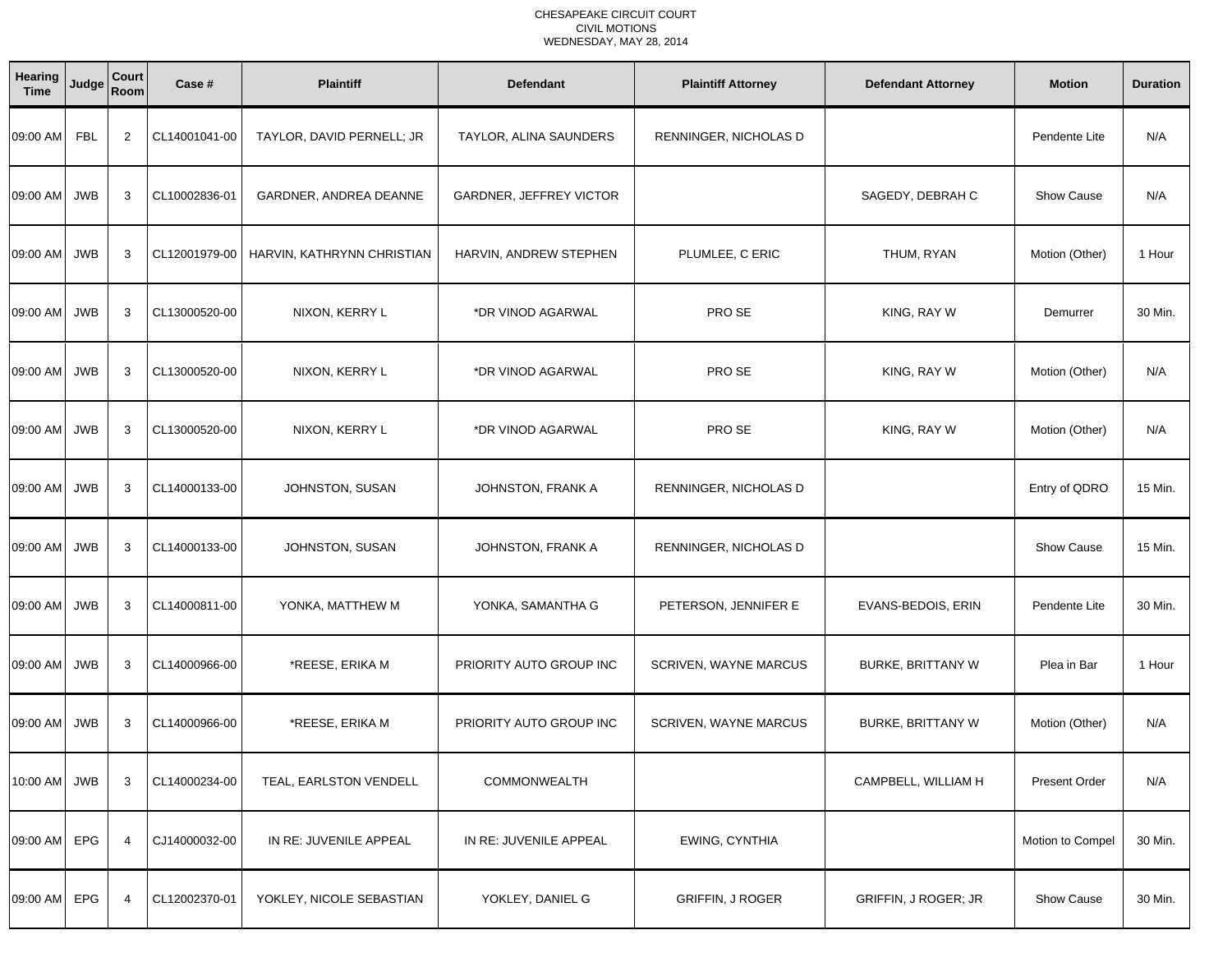| Hearing<br><b>Time</b> | Judge      | Court<br>Room  | Case #        | <b>Plaintiff</b>                     | <b>Defendant</b>                      | <b>Plaintiff Attorney</b> | <b>Defendant Attorney</b> | <b>Motion</b>                     | <b>Duration</b> |
|------------------------|------------|----------------|---------------|--------------------------------------|---------------------------------------|---------------------------|---------------------------|-----------------------------------|-----------------|
| 09:00 AM               | EPG        | $\overline{4}$ | CL13001976-00 | WHITTED, SHELLY ELIZABETH            | WHITTED, DARRYL NELSON                | FOOTMAN-BANKS, CHERYL     |                           | Final Decree of<br><b>Divorce</b> | 15 Min.         |
| 09:00 AM               | EPG        | $\overline{4}$ | CL13002094-00 | PETCHEL, MELANIE                     | CORYELL, SONDRA                       | GOODOVE, MICHAEL L        |                           | Motion to Compel                  | 15 Min.         |
| 09:00 AM               | <b>EPG</b> | 4              | CL13002589-00 | <b>BANKS, JULI ANN</b>               | <b>BANKS, MARK B</b>                  | CHRISTIE, GEORGE A        |                           | Pendente Lite                     | 1 Hour          |
| 09:00 AM               | EPG        | $\overline{4}$ | CL14000157-00 | HOPKINS, HILLARY L                   | HOPKINS, MICHELE                      | SNYDER, CHANDRA H         | FULLER, BARBARA           | <b>Pretrial Conference</b>        | N/A             |
| 09:00 AM               | EPG        | $\overline{4}$ | CL14000157-00 | HOPKINS, HILLARY L                   | HOPKINS, MICHELE                      | SNYDER, CHANDRA H         | FULLER, BARBARA           | <b>Withdraw Counsel</b>           | 15 Min.         |
| 09:00 AM               | EPG        | $\overline{4}$ | CL14000188-00 | GEVING, CHRISTOPHER OLE              | <b>GEVING, PAULETTE SHARON</b>        | RICHMOND, ANDREW T        | WOOD, CHRISTY J           | Motion to Compel                  | 45 Min.         |
| 09:00 AM               | EPG        | $\overline{4}$ | CL14000188-00 | GEVING, CHRISTOPHER OLE              | GEVING, PAULETTE SHARON               | RICHMOND, ANDREW T        | WOOD, CHRISTY J           | Motion to Quash                   | 1 Hour          |
| 09:00 AM               | EPG        | $\overline{4}$ | CL14000877-00 | SHEPPARD, CHARLENE<br><b>VANESSA</b> | SHEPPARD, WILLIE C                    | CHRISTIAN, BRIAN C        | SHEPPARD, WILLIE C        | Pendente Lite                     | N/A             |
| 09:00 AM               | <b>EPG</b> | $\overline{4}$ | CL14001032-00 | ALSTON, AUBREE ZHANAE                | LITTLEJOHN, AUBREE ZHANAE             | PRO SE                    |                           | <b>Present Order</b>              | N/A             |
| 09:00 AM               | EPG        | $\overline{4}$ | CL14000318-00 | BARRETT, KATHERINE DENISE            | FORTRESS, CHARLOTTE<br><b>DELORES</b> | OAST, WILLIAM A; III      |                           | Appt. Guardian &<br>Conservator   | 30 Min.         |
| 09:00 AM               | <b>RDS</b> | 6              | CL11002502-00 | MITCHELL, KRISA LYNN                 | MITCHELL, BRADLEY T                   | REVELEY, HK; JR           | HANCOCK, I LIONEL; III    | Motion (Other)                    | 15 Min.         |
| 09:00 AM RDS           |            | 6              | CL13001691-00 | <b>BRABBLE, LILY ANDREWS</b>         | BRABBLE, WILLIAM WALTER; SR           | CARNEGIE, KAREN R         | OBRIEN, SCOTT K           | <b>Present Order</b>              | 15 Min.         |
| 09:00 AM               | <b>RDS</b> | 6              | CL14000389-00 | ATLANTIC COASTAL CLEARING<br>AND     | DOMINION PIPE COMPANY LLC             | FERGUSON, RYAN G          | SPENCER, EARNHART A       | Post Trial Motion                 | 30 Min.         |
| 09:00 AM               | <b>RDS</b> | 6              | CL14000761-00 | JONES, KELLYN N                      | JONES, DONTA E                        | PRO SE                    |                           | Final Decree of<br>Divorce        | 30 Min.         |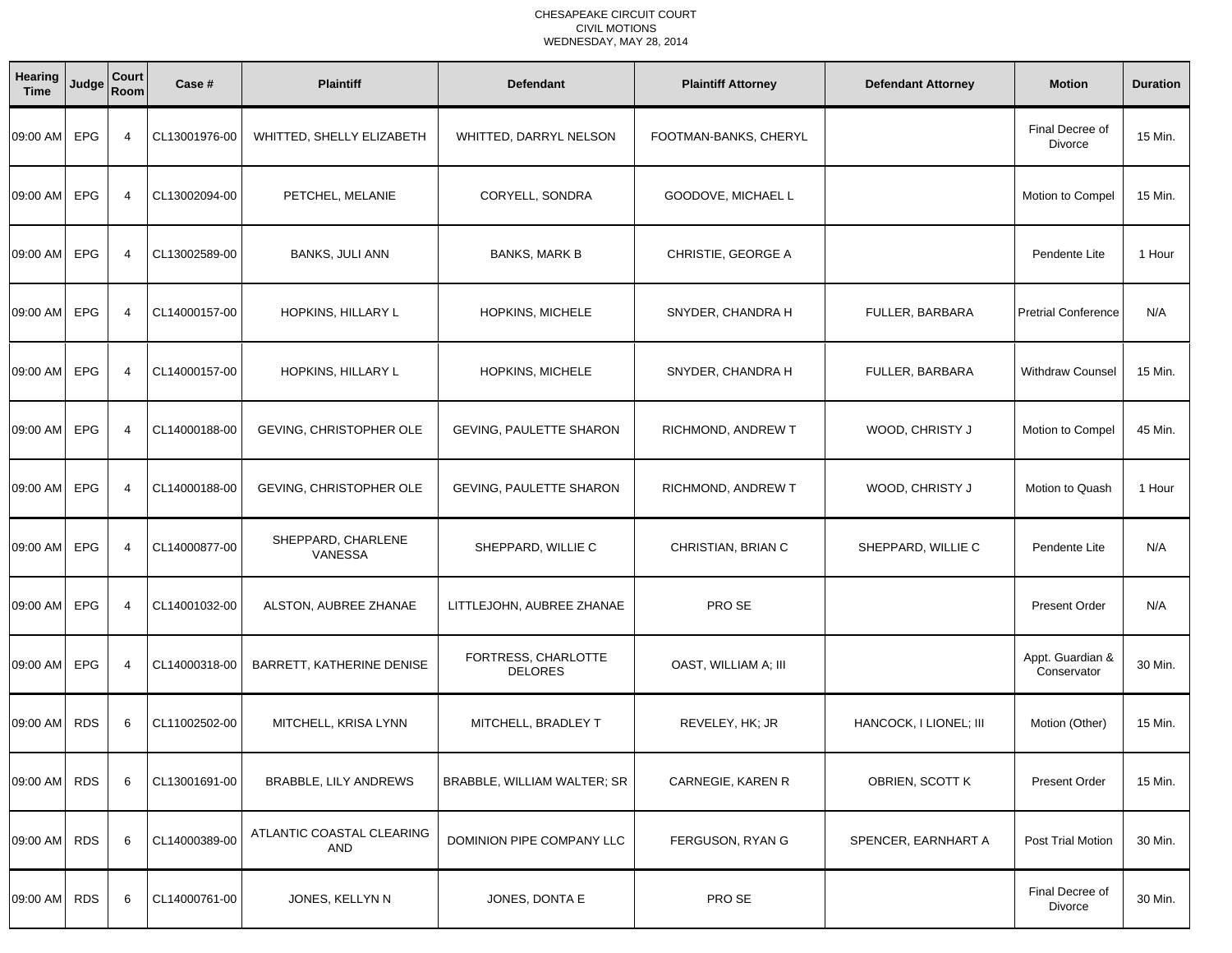| Hearing<br><b>Time</b> | Judge      | <b>Court</b><br>Room | Case #        | <b>Plaintiff</b>        | <b>Defendant</b>    | <b>Plaintiff Attorney</b> | <b>Defendant Attorney</b> | <b>Motion</b>                  | <b>Duration</b> |
|------------------------|------------|----------------------|---------------|-------------------------|---------------------|---------------------------|---------------------------|--------------------------------|-----------------|
| 10:00 AM               | <b>RDS</b> | 6                    | CL11002454-00 | EVANS, LONIE ALDEN; II  | <b>COMMONWEALTH</b> | PRO SE                    | CAMPBELL, WILLIAM H       | Operator's License<br>Petition | N/A             |
| 10:00 AM               | <b>RDS</b> | 6                    | CL13002934-00 | EBERT, JOHN J           | <b>COMMONWEALTH</b> | PRO SE                    | CAMPBELL, WILLIAM H       | Operator's License<br>Petition | N/A             |
| 10:00 AM               | <b>RDS</b> | 6                    | CL14000256-00 | JONES, SANDRA DIANE     | <b>COMMONWEALTH</b> | PRO SE                    | CAMPBELL, WILLIAM H       | Operator's License<br>Petition | N/A             |
| 10:00 AM               | <b>RDS</b> | 6                    | CL14000348-00 | SMITH, PRISCILLA Y      | <b>COMMONWEALTH</b> | PRO SE                    | CAMPBELL, WILLIAM H       | Operator's License<br>Petition | N/A             |
| 10:00 AM               | <b>RDS</b> | 6                    | CL14000510-00 | JARRETT, ANGELA MARY    | <b>COMMONWEALTH</b> | ALLEN, ALYSHA N           | CAMPBELL, WILLIAM H       | <b>Present Order</b>           | N/A             |
| 10:00 AM               | <b>RDS</b> | 6                    | CL14000580-00 | DEARMOND, FRANK SHANNON | <b>COMMONWEALTH</b> | <b>BLOCK, AARON M</b>     | CAMPBELL, WILLIAM H       | Motion (Other)                 | 15 Min.         |
| 10:00 AM               | <b>RDS</b> | 6                    | CL14000583-00 | MASSIE, ANGEL GAYE      | <b>COMMONWEALTH</b> | BYNUM, KENDALL E          | CAMPBELL, WILLIAM H       | <b>Present Order</b>           | N/A             |
| 10:00 AM               | <b>RDS</b> | 6                    | CL14000591-00 | COPELAND, ANDRE         | <b>COMMONWEALTH</b> | PRO SE                    | CAMPBELL, WILLIAM H       | Operator's License<br>Petition | N/A             |
| 10:00 AM               | <b>RDS</b> | 6                    | CL14000593-00 | <b>GREEN, NICOLE</b>    | <b>COMMONWEALTH</b> | JAMES, ANDREW K           | CAMPBELL, WILLIAM H       | <b>Present Order</b>           | N/A             |
| 10:00 AM               | <b>RDS</b> | 6                    | CL14000617-00 | JEFFREY, CEDRIC BERNARD | <b>COMMONWEALTH</b> | PRO SE                    | CAMPBELL, WILLIAM H       | Operator's License<br>Petition | N/A             |
| 10:00 AM RDS           |            | 6                    | CL14000695-00 | LARSEN, CRYSTAL MAE     | <b>COMMONWEALTH</b> | PRO SE                    | CAMPBELL, WILLIAM H       | <b>Present Order</b>           | N/A             |
| 10:00 AM RDS           |            | 6                    | CL14000764-00 | PIERCE, BETTY JEAN      | COMMONWEALTH        | PRO SE                    | CAMPBELL, WILLIAM H       | Present Order                  | N/A             |
| 10:00 AM RDS           |            | 6                    | CL14000776-00 | COLLINS, RONALD L       | <b>COMMONWEALTH</b> | PRO SE                    | CAMPBELL, WILLIAM H       | Operator's License<br>Petition | N/A             |
| 10:00 AM RDS           |            | 6                    | CL14000790-00 | WILDING, VENUS M        | <b>COMMONWEALTH</b> | PRO SE                    | CAMPBELL, WILLIAM H       | Present Order                  | N/A             |